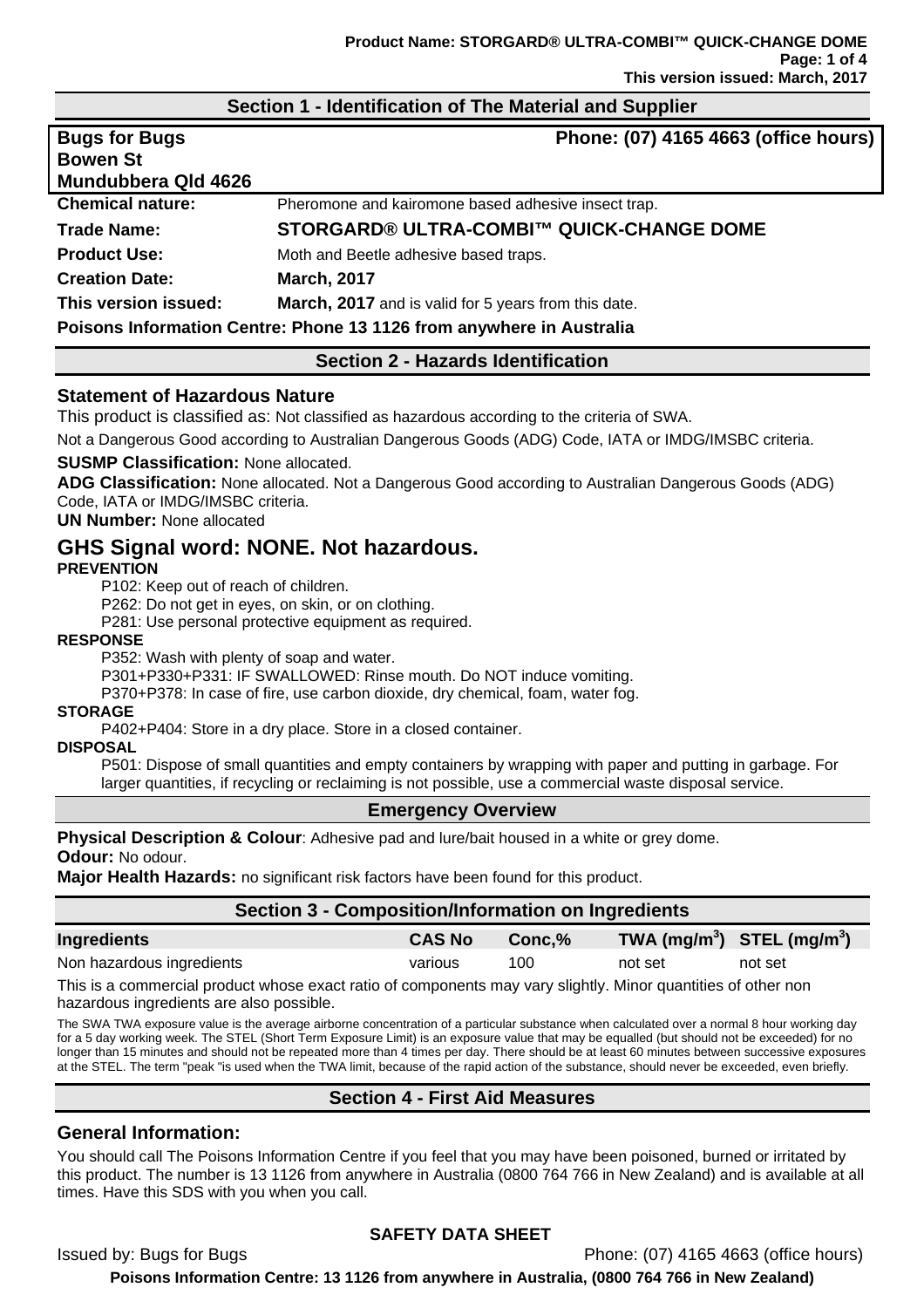#### **Product Name: STORGARD® ULTRA-COMBI™ QUICK-CHANGE DOME Page: 2 of 4 This version issued: March, 2017**

**Inhalation:** First aid is not generally required. If in doubt, contact a Poisons Information Centre or a doctor. **Skin Contact:** Gently brush away excess particles. Irritation is unlikely. However, if irritation does occur, flush with lukewarm, gently flowing water for 5 minutes or until chemical is removed.

**Eye Contact:** Quickly and gently brush particles from eyes. Immediately flush the contaminated eye(s) with lukewarm, gently flowing water until the particles are removed, while holding the eyelid(s) open. Obtain medical attention if irritation persists, or if particles are lodged in surface of the eye(s). Take special care if exposed person is wearing contact lenses.

**Ingestion:** If product is swallowed or gets in mouth, do NOT induce vomiting; wash mouth with water and give some water to drink. If symptoms develop, or if in doubt contact a Poisons Information Centre or a doctor.

# **Section 5 - Fire Fighting Measures**

**Fire and Explosion Hazards**: The major hazard in fires is usually inhalation of heated and toxic or oxygen deficient (or both), fire gases. There is no risk of an explosion from this product under normal circumstances if it is involved in a fire.

Fire decomposition products from this product may be toxic if inhaled. Take appropriate protective measures. **Extinguishing Media:** In case of fire, use carbon dioxide, dry chemical, foam, water fog.

**Fire Fighting:** If a significant quantity of this product is involved in a fire, call the fire brigade.

| <b>Flash point:</b>              | No data  |
|----------------------------------|----------|
| <b>Upper Flammability Limit:</b> | No data. |
| <b>Lower Flammability Limit:</b> | No data. |
| <b>Autoignition temperature:</b> | No data. |
| <b>Flammability Class:</b>       | No data. |

## **Section 6 - Accidental Release Measures**

**Accidental release:** This product is sold in small packages, and the accidental release from one of these is not usually a cause for concern. For minor spills, clean up, rinsing to sewer and put empty container in garbage. Although no special protective clothing is normally necessary because of occasional minor contact with this product, it is good practice to wear impermeable gloves when handling chemical products. In the event of a major spill, prevent spillage from entering drains or water courses and call emergency services.

## **Section 7 - Handling and Storage**

**Handling:** Keep exposure to this product to a minimum, and minimise the quantities kept in work areas. Check Section 8 of this SDS for details of personal protective measures, and make sure that those measures are followed. The measures detailed below under "Storage" should be followed during handling in order to minimise risks to persons using the product in the workplace. Also, avoid contact or contamination of product with incompatible materials listed in Section 10.

**Storage:** Make sure that containers of this product are kept tightly closed. Keep containers dry and away from water. Make sure that the product does not come into contact with substances listed under "Incompatibilities" in Section 10. Check packaging - there may be further storage instructions on the label.

## **Section 8 - Exposure Controls and Personal Protection**

The following Australian Standards will provide general advice regarding safety clothing and equipment:

Respiratory equipment: **AS/NZS 1715**, Protective Gloves: **AS 2161**, Occupational Protective Clothing: AS/NZS 4501 set 2008, Industrial Eye Protection: **AS1336** and **AS/NZS 1337**, Occupational Protective Footwear: **AS/NZS2210**.

## **SWA Exposure Limits TWA (mg/m<sup>3</sup>**

Exposure limits have not been established by SWA for this product.

No special equipment is usually needed when occasionally handling small quantities. The following instructions are for bulk handling or where regular exposure in an occupational setting occurs without proper containment systems. **Ventilation:** No special ventilation requirements are normally necessary for this product. However make sure that the work environment remains clean and that dusts are minimised.

**Eye Protection:** Eye protection is not normally necessary when this product is being used. However, if in doubt, wear suitable protective glasses or goggles.

**Skin Protection:** The information at hand indicates that this product is not harmful and that normally no special skin protection is necessary. However, we suggest that you routinely avoid contact with all chemical products and that you wear suitable gloves (preferably elbow-length) when skin contact is likely.

**Protective Material Types:** We suggest that protective clothing be made from the following materials: cotton. **Respirator:** If there is a significant chance that dusts are likely to build up in the area where this product is being used, we recommend that you use a suitable dust mask.

# **SAFETY DATA SHEET**

Issued by: Bugs for Bugs Phone: (07) 4165 4663 (office hours)

**Poisons Information Centre: 13 1126 from anywhere in Australia, (0800 764 766 in New Zealand)**

# **) STEL (mg/m<sup>3</sup> )**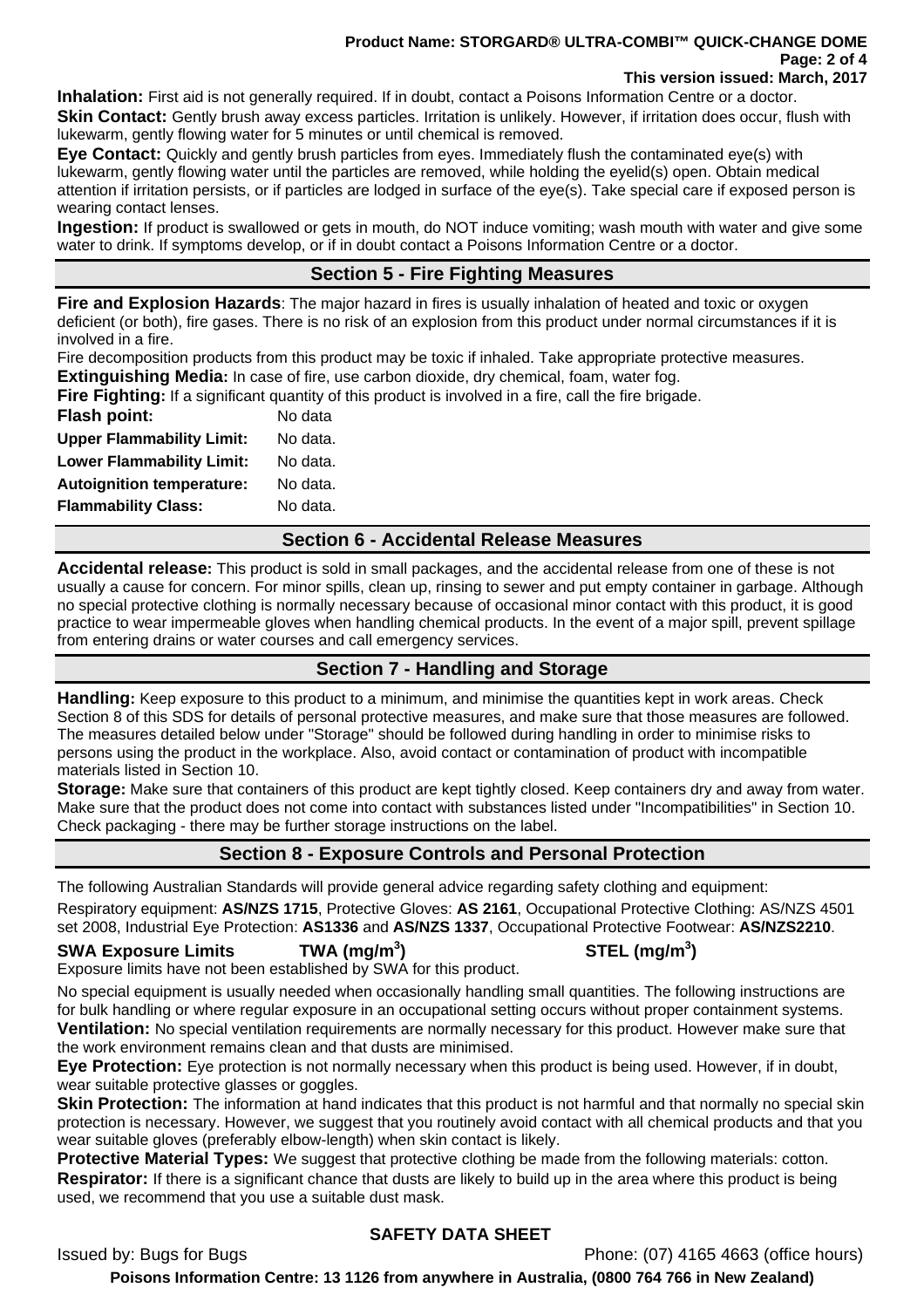Safety deluge showers should, if practical, be provided near to where this product is being handled commercially.

## **Section 9 - Physical and Chemical Properties:**

| <b>Physical Description &amp; colour:</b> | Adhesive pad and lure/bait housed in a white or grey dome. |
|-------------------------------------------|------------------------------------------------------------|
| Odour:                                    | No odour.                                                  |
| <b>Boiling Point:</b>                     | Not available.                                             |
| <b>Freezing/Melting Point:</b>            | No specific data. Solid at normal temperatures.            |
| <b>Volatiles:</b>                         | No data.                                                   |
| <b>Vapour Pressure:</b>                   | No data.                                                   |
| <b>Vapour Density:</b>                    | Not applicable.                                            |
| <b>Specific Gravity:</b>                  | No data.                                                   |
| <b>Water Solubility:</b>                  | Insoluble.                                                 |
| pH:                                       | No data.                                                   |
| <b>Volatility:</b>                        | No data.                                                   |
| <b>Odour Threshold:</b>                   | No data.                                                   |
| <b>Evaporation Rate:</b>                  | Not applicable.                                            |
| <b>Coeff Oil/water Distribution:</b>      | No data                                                    |
| Viscosity:                                | Not applicable.                                            |
| <b>Autoignition temp:</b>                 | No data.                                                   |
|                                           |                                                            |

# **Section 10 - Stability and Reactivity**

**Reactivity:** This product is unlikely to react or decompose under normal storage conditions. However, if you have any doubts, contact the supplier for advice on shelf life properties.

**Conditions to Avoid:** Keep containers tightly closed. Containers should be kept dry.

**Incompatibilities:** No particular Incompatibilities.

**Fire Decomposition:** Combustion forms carbon dioxide, and if incomplete, carbon monoxide and possibly smoke. Water is also formed. Carbon monoxide poisoning produces headache, weakness, nausea, dizziness, confusion, dimness of vision, disturbance of judgment, and unconsciousness followed by coma and death.

**Polymerisation:** This product will not undergo polymerisation reactions.

## **Section 11 - Toxicological Information**

# **Local Effects:**

**Target Organs:** There is no data to hand indicating any particular target organs.

## **Classification of Hazardous Ingredients**

Ingredient **Risk Phrases** 

No ingredient mentioned in the HSIS Database is present in this product at hazardous concentrations.

## **Potential Health Effects**

## **Inhalation:**

**Short Term Exposure:** Available data indicates that this product is not harmful. In addition product is unlikely to cause any discomfort or irritation.

**Long Term Exposure:** No data for health effects associated with long term inhalation.

### **Skin Contact:**

**Short Term Exposure:** Available data indicates that this product is not harmful. It should present no hazards in normal use. In addition product is unlikely to cause any discomfort in normal use.

**Long Term Exposure:** No data for health effects associated with long term skin exposure.

## **Eye Contact:**

**Short Term Exposure:** This product is likely to be mechanically irritating. If exposure is minor or brief, no long term effects should result. However, if material is not removed promptly, scratches to surface of the eye may result with long term consequences.

**Long Term Exposure:** No data for health effects associated with long term eye exposure.

### **Ingestion:**

**Short Term Exposure:** Significant oral exposure is considered to be unlikely. However, this product may be mildly irritating to mucous membranes but is unlikely to cause anything more than mild transient discomfort. **Long Term Exposure:** No data for health effects associated with long term ingestion.

## **SAFETY DATA SHEET**

Issued by: Bugs for Bugs Phone: (07) 4165 4663 (office hours)

**Poisons Information Centre: 13 1126 from anywhere in Australia, (0800 764 766 in New Zealand)**